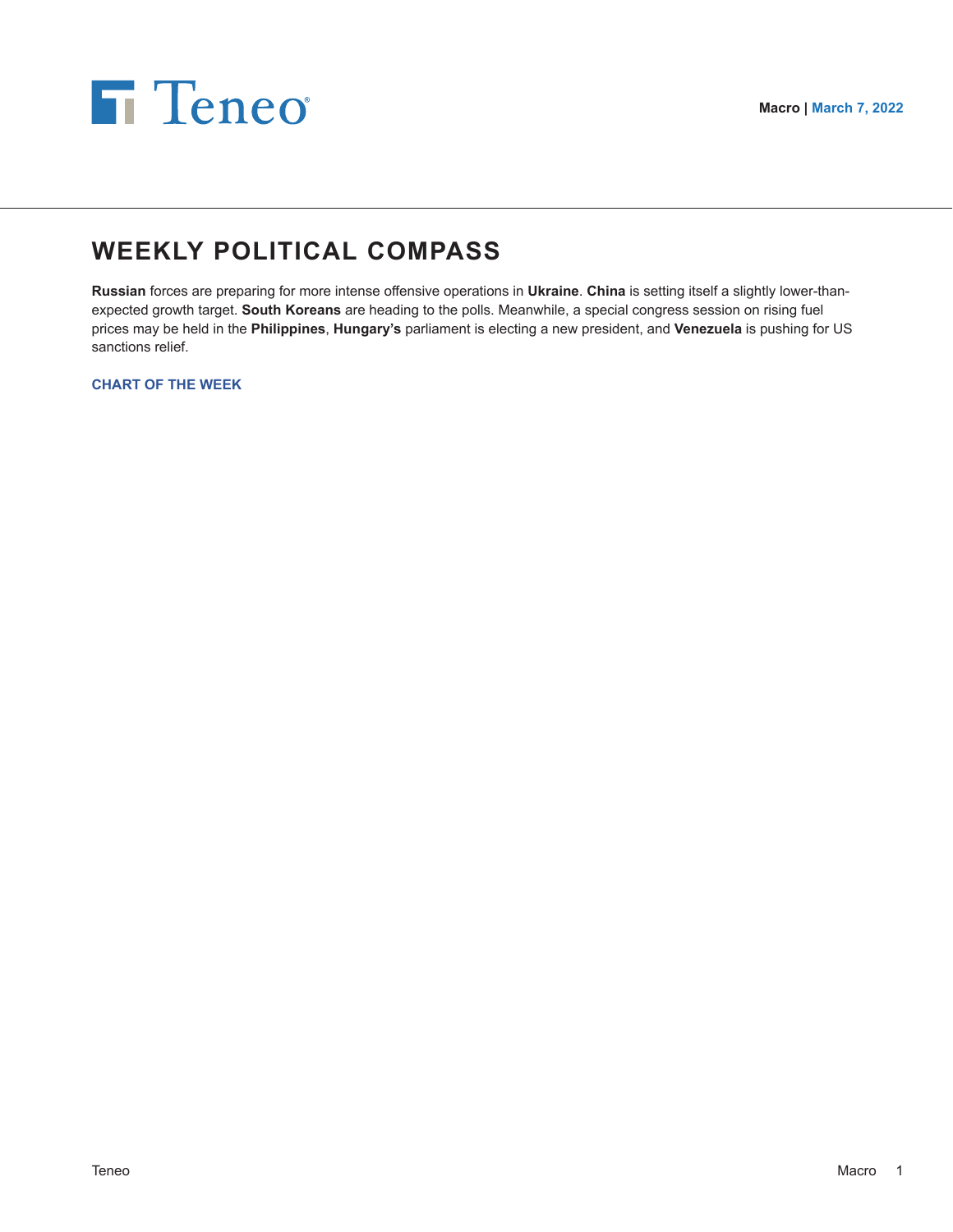# Public opinion in democracies is turning against Russia even more strongly followng the Ukraine invasion



Respondents were asked if they had a favorable or unfavorable view of Russia

# In the UK public support for further sanctions against Russia is conditional on domestic concerns



"Would you support or oppose increased sanctions against Russia if it meant..." (1 March 2022)

Source: YouGov. Sample size: 1690 adults in Great Britain. Fieldowork: 28th February - 1st March 2022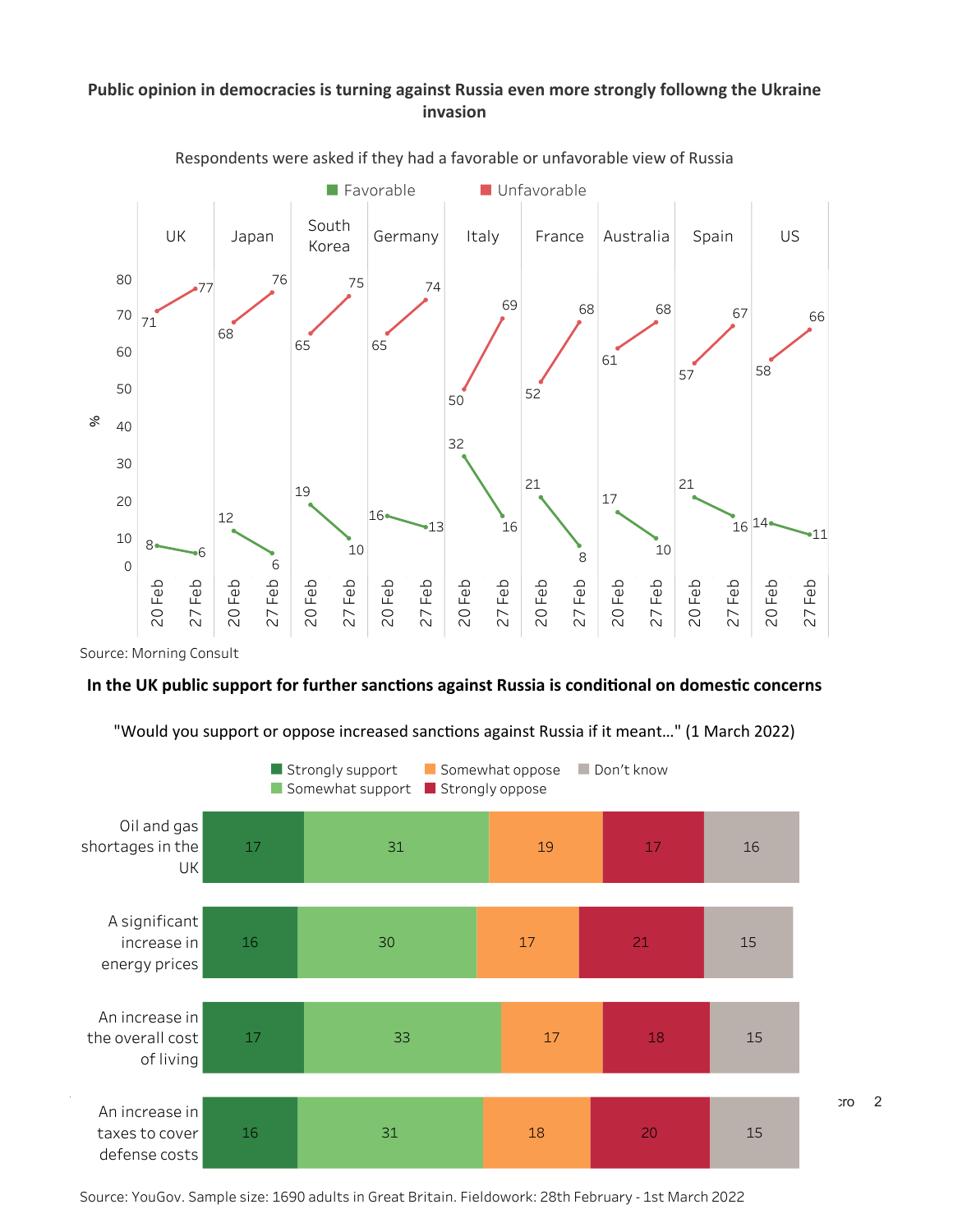**Public opinion is shifting against Russia** in most developed economies following the Ukraine invasion. This is true even in countries such as Italy and France, where people had a slightly more favorable view of Russia before the invasion. Against this backdrop, sanctions against Russia have so far been supported by a majority of mainstream center-left and center-right party elites and electorates across Western countries. However, further sanctions against Russia, which might soon also target oil exports, will have major domestic economic implications in European economies. The politicization of sanctions might, therefore, increase across European countries in the coming days. In the UK, for instance, surveys suggest that the public is divided on whether further sanctions hurting European economies should be introduced. Meanwhile, in light of the looming impact of the sanctions regime also on Western economies, EU countries have started to discuss the reintroduction of exemptions on state aid and fiscal policy rules.

#### **WHAT TO WATCH**

#### Russia/Ukraine

**Russian forces are regrouping and preparing for more intense and sustained offensive operations to encircle and take control of the country's key cities such as Kyiv, Kharkiv, Mariupol and Mykolayiv**. In case of slow progress, Russian forces could resort to increasingly heavy weaponry and indiscriminate attacks on residential areas or even Ukraine's nuclear facilities. On the diplomatic front, the Ukrainian and Russian delegations are planning a third round of negotiations later today, 7 March. In addition, the Russian and Ukrainian foreign ministers are set to meet in Turkey on the sidelines of Antalya Diplomacy Forum on 10 March. However, a breakthrough is unlikely as neither side is showing any willingness to make major concessions. As the resolution of the conflict by military or diplomatic means appears unlikely in the near term, it is important to watch the level of opposition to war within Russian society as well as President Vladimir Putin's inner circle, particularly as Western sanctions start taking their toll.

#### China

**Premier Li Keqiang announced at the opening of China's annual parliament session on 5 March that the government will target annual GDP growth of "around 5.5%" for 2022.** This target is down from 8.1% growth in 2021 but well ahead of the economy's 4% year-on-year pace in the fourth quarter. Analysts had expected a slightly higher target of 5%, suggesting that policymakers will need to [accelerate stimulus policies](https://teneointel.bluematrix.com/sellside/EmailDocViewer?encrypt=3e4612b8-5fae-4c1c-abb3-6dd81f5e7738&mime=pdf&co=teneointel&id=gabriel.wildau@teneo.com&source=libraryView&htmlToPdf=true), including loosening controls on the housing sector.

#### South Korea

**The country will go to the polls on 9 March to choose the successor to President Moon Jae-in**. The two leading candidates have been neck-and-neck for most of the race but conservative opposition People power Party (PPP) nominee Yoon Seok-youl has emerged as the favorite after securing the backing of third-polling centrist candidate Ahn Cheol-soo late last week. Lee Jae-myung of the ruling liberal Democratic Party (DP) is focusing his closing attacks on Yoon's political inexperience and will hope to pick up votes from Ahn supporters who oppose Yoon's anti-feminism stance including plans to abolish the gender equality ministry.

#### **ON THE HORIZON**

#### **ASIA PACIFIC**

India

**Results for elections to six state assemblies (Uttar Pradesh, Uttarakhand, Goa, Manipur and Punjab) will be out on 10 March.** Except Punjab, all states are ruled by the Bharatiya Janata Party (BJP). the most eagerly awaited result is Uttar Pradesh, India's most populous state, as the results will illustrate the mood ahead of the 2024 general election.

Malaysia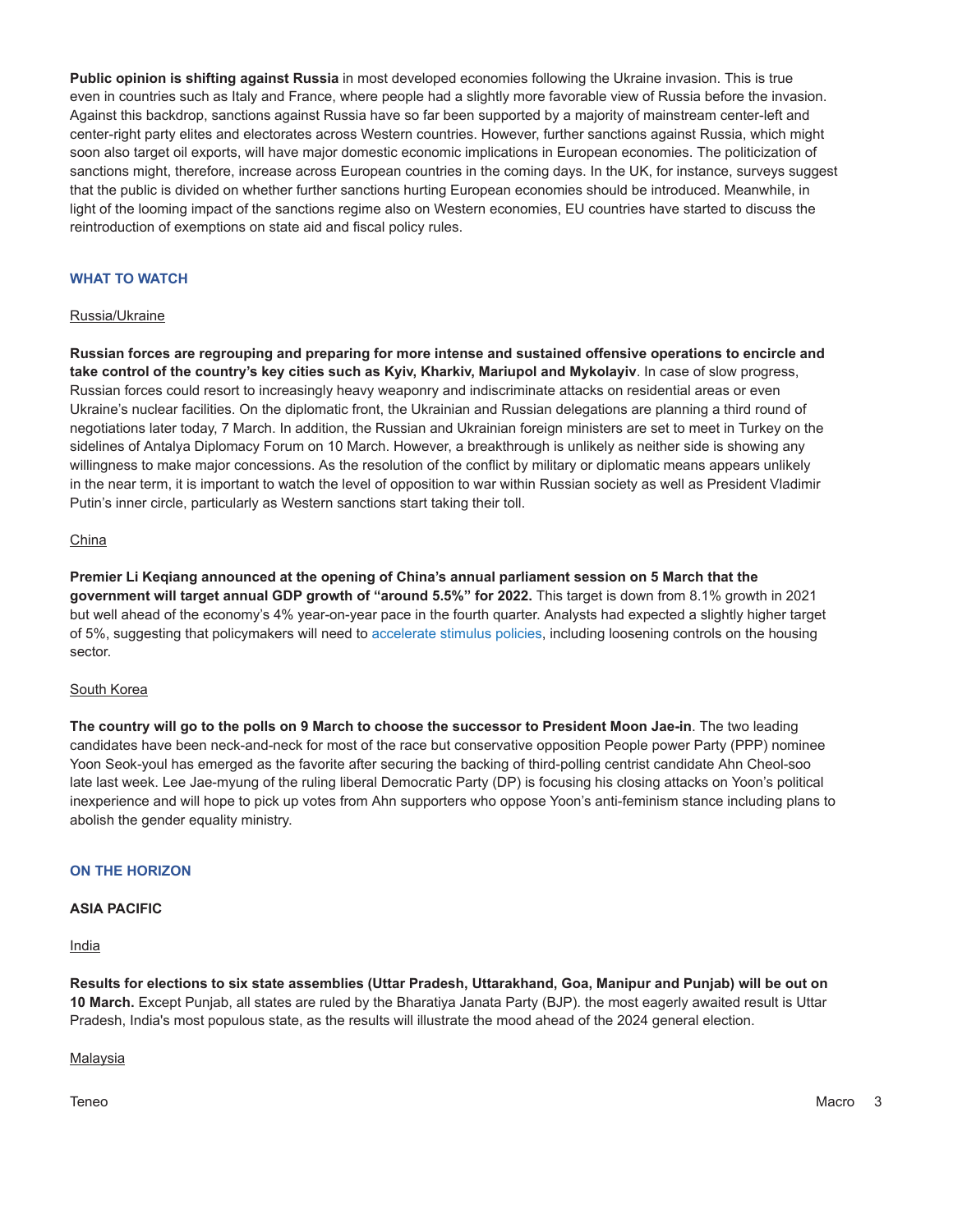**Johor will hold state elections 12 March, Saturday.** A big win by the United Malays National Organization (UMNO) would substantially increase speculation of early elections this year, possibly sooner than later. Also to watch is the performance of Pejuang, the party formed by Mahathir Mohamad after he lost the prime ministership in 2020; it will be his party's first state elections and could signal how much of his political clout remains.

#### Philippines

**President Rodrigo Duterte may call congress, which is on break until late May, to a special session to discuss how the country should address rising fuel prices.** Among the larger Southeast Asian emerging market countries, only the Philippines does not subsidize prices at the pump, and legislators are apprehensive that substantial fuel price hikes could drive discontent just as the country is entering the peak of its election season. Legislators are contemplating suspending the excise tax on fuel, as well as providing subsidies and cash assistance for lower-income transport operators, farmers and fisherfolk. The most radical policy shift would be returning an oil subsidy fund that was abandoned in the 1990s, but this would likely be a decision more for the next administration.

#### **Turkmenistan**

**President Gurbanguly Berdimukhammedov's son Serdar will likely be elected as the country's new president in the snap presidential vote scheduled for 12 March.** Gurbanguly Berdimukhammedov is set to remain in control of the armed forces and the national security council. While the opposition is weak, it is possible that the transfer of power could lead to some form of social unrest, particularly as staple foods and energy commodities remain in short supply.

## **EUROPE**

#### **Hungary**

**Parliament is expected to elect Katalin Novak – a senior member of the ruling Fidesz party and former Minister for Family Affairs – as the country's new president on 10 March.** Novak is set to replace Janos Ader, who is not eligible for re-election after serving two five-year terms. The main opposition candidate – well-known economist Peter Rona – has virtually no chance of being elected as the ruling Fidesz and its allies control two-thirds of mandates in parliament. Presidential powers in Hungary are largely symbolic.

## **LATIN AMERICA**

## Brazil

**The Senate should start deliberations on two draft bills aimed at lowering fuel prices on 9 March.** The government has opposed both draft bill 1472/2021 and complementary law bill 11/2020 for their broad scope, covering all fuels and creating a stabilization account based on oil royalty receipts. The change in position by the government reflects concern with the soaring of international oil prices. Meanwhile, President Jair Bolsonaro is pushing for the approval of mining in indigenous lands claiming that it is needed to increase the in-country production of fertilizers.

#### Venezuela

**A meeting between President Nicolas Maduro and a US government delegation took place on 5 March**. Maduro continues to press for sanctions relief while the US explores options for mitigating disruption to global oil supplies following Russia's invasion of Ukraine. The meeting does not appear to have produced anything concrete, though both sides are reported to have agreed to meet again. The obstacles to any deal remain significant. Ahead of the November mid-terms, the US administration will face domestic opposition to any rapprochement. Maduro's demands are likely to be exacting (the return of the CITGO refining and distribution network to his control being one of them). Nor is it clear how much the battered